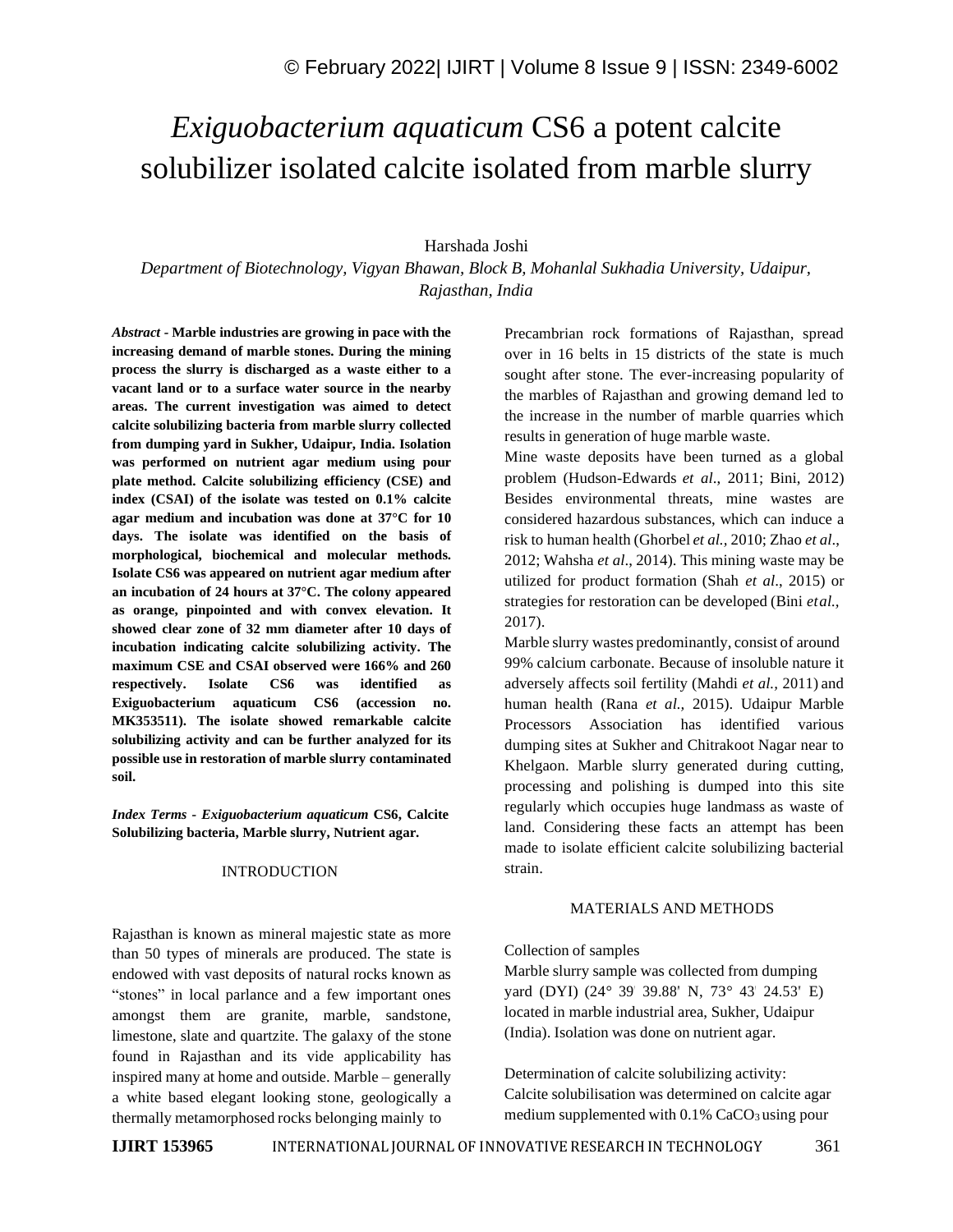plate method (Rana *et al.,* 2015). The plates were incubated at 37° C for 10 days. Bacterial isolate producing clear-halos around the colony was considered to have calcite-solubilizing activity. The calcite solubilizing efficiency (CSE) (Nguyen *et al.,* 1992) and calcite solubilizing activity index (CSAI) (Rana *et al.,* 2015) of calcite solubilizing bacteria was calculated using following formula: Calcite solubilizing efficiency (CSE)

$$
= \frac{\text{Halo zone diameter}}{\text{Colony diameter}} \times 100
$$

#### Calcite solubilizing activity index (CSAI) = Colony diameter + Halo zone diameter Colony diameter

Characterization of calcite solubilizing bacteria

The molecular characterization of calcite solubilizing bacteria was done by 16S rRNA gene sequencing. The genomic DNA of the isolates CS6 was isolated by Pospeich and Neikmann's method (1995). The 16S rRNA sequence of DNA was amplified using universal primers, 27F (5'-AGAGTTTGATC CTGGCTCAG-3') and 1492R (5'CGGTTAC CTTGTTACGACTT-3')(Weisberg *et al.,* 1991)

using PCR. The amplified products were submitted to Bangalore GeneiPvt. Ltd., Bangalore (India) for sequencing. The partially sequenced genomes of the isolates were compared with available standard sequences of bacterial lineages in the NCBI Genbank using nBLAST program.

## RESULTS AND DISCUSSION

Isolate CS6 was appeared on nutrient agar medium after an incubation of 24 hours at 37°C. The colony appeared as pin-pointed, orange, circular, smooth with convex elevation. The isolate CS6 was appeared as Gram positive small rods. The diameter of clear zone for calcite solubilisation, CSE and CSAI was gradually increased with an increase of incubation period from first day to 10<sup>th</sup> day. The data for the same has been presented in Table 1.

The maximum diameter of halo zone measured was 32 mm including colony diameter (12 mm) at 37°C after an incubation of 10 days. The maximum CSE and CSAI observed were 166% and 260 respectively. On the basis of partial 16S rRNA sequencing isolate CS6

was identified as *Exiguobacterium aquaticum* CS6 (accession no. MK353511)

In the present study CSAI observed for *Exiguobacterium aquaticum* CS6 was 260. Similar findings were reported by Rana et al. 2015. They determined calcite solubilisation activity of bacteria isolated from cow dung. For *Pseudomonas* species CSAI was observed in the range of 111 to 266.7. They explained that calcite solubilisation was due to the secretion of citric acid, oxalic acid and sanazine pigment. This may be the probable reason for calcite solubilisation observed in the present study.

Table 1: Calcite solubilisation activity of

| Exiguobacterium aquaticum CS6 |  |  |
|-------------------------------|--|--|
|-------------------------------|--|--|

| Incubation<br>Period | Day<br>1 | Day 3 | Day 5 | Day 7 | Day<br>10 |
|----------------------|----------|-------|-------|-------|-----------|
| (Days)               |          |       |       |       |           |
| Colony               |          |       |       |       |           |
| Diameter             | 5        | 8     | 10    | 12    | 12        |
| (mm)                 |          |       |       |       |           |
| Calcite              |          |       |       |       |           |
| solubilizaion        |          |       |       |       |           |
| Diameter of          |          |       |       |       |           |
| clear<br>zone        | 8        | 17    | 23    | 30    | 32        |
| including            |          |       |       |       |           |
| colony               |          |       |       |       |           |
| diameter             |          |       |       |       |           |
| (mm)                 |          |       |       |       |           |
| Calcite              |          |       |       |       |           |
| solubilizing         | 60       | 112   | 130   | 150   | 166       |
| efficiency           |          |       |       |       |           |
| $(CSE)$ %            |          |       |       |       |           |
| Calcite              |          |       |       |       |           |
| solubilizing         | 160      | 212   | 230   | 250   | 260       |
| activity index       |          |       |       |       |           |
| (CSAI)               |          |       |       |       |           |

### **CONCLUSION**

*Exiguobacterium aquaticum* CS6 is a potent calcite solubilising strain. It showed fairly high CSE and CSAI. It can be further analysed to study the molecular mechanism of calcite solubilisation. Studies in pot experiments can be carried out to explore its possible use in restoration of marble slurry contaminated land.

## REFERENCES

- [1] Bini C. (2012) Environmental impact of abandoned mine waste: A review. Nova Science Publishers, Inc., New York. p. 86.
- [2] Bini C., Maleci L. and Wahsha M. (2017) Assessment, restoration and reclamation